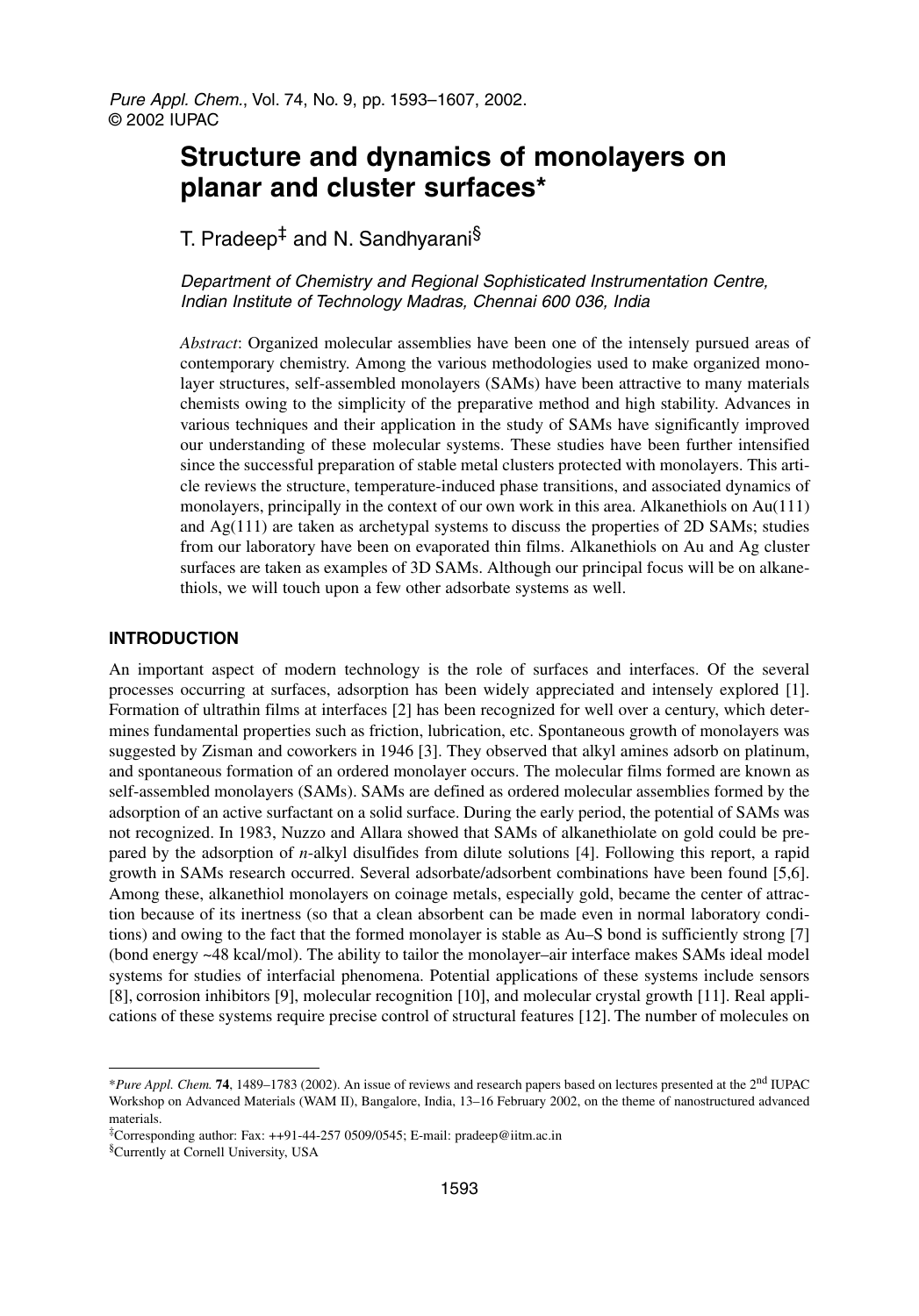a planar surface is less  $(\sim 10^{15}$  molecules per sq. cm of the surface), which makes it difficult to use conventional characterization techniques for their study. Therefore, it is necessary to increase the number of assembled molecules within the area of investigation, which is possible if the molecules are assembled on the surface of a nanocluster.

In 1994, Brust et al*.* reported the synthesis of monolayer-protected metal clusters (MPCs) in a two-phase synthesis method [13]. It has been identified that about 60 % of the metal cluster surface is covered, whereas the coverage is only 30 % on planar or 2D surfaces. MPCs are important in technology not only by giving a higher number density of molecules at the surface but also by preserving the nanodimension of the cluster. Being a soluble powdery nanomaterial, these clusters allow conventional techniques for their characterization, owing to larger quantities of the monolayer surfactant as a consequence of the high surface area (ca.  $100 \text{ m}^2/\text{g}$ ).

Apart from the fundamental understanding of their structure, phase transition of monolayers as a function of temperature is important from other angles. Importance of the structure and phase of SAMs in the surfactant, wetting, etc. properties show the need to understand the phenomena in detail. Application of monolayer systems require a precise knowledge of the phase behavior and structural transformations. Temperature dependence of the molecular organization and structure is important while considering realistic applications.

There have been several reviews of various aspects of SAMs [14–18]. An interested reader may consult them for a historical introduction and a more detailed consideration of any of the specific aspects of the subject. In the following, we shall first give a concise introduction to self-assembled monolayers on planar and cluster surfaces so that the specifics provided later can be appreciated. The objective will not be to review the literature, but to present the most significant aspects of monolayer research, within the context of our work in this area. We are aware that owing to the limited scope of this review as well as the space restrictions, several important works are not cited and even those cited are not adequately discussed.

#### **ADSORPTION AND STRUCTURE OF SAMs**

It has been well established that alkanethiols form well-ordered monolayers on Au(111) and Ag(111) surfaces. Extensive X-ray photoelectron spectroscopic (XPS) experiments suggest that chemisorption of alkanethiols on gold (0) surface yields the gold (I) thiolate  $(R-S^-)$  species, while the mechanism is not clear completely. The presumed adsorption chemistry is,

$$
R-SH + Au_n^0 \rightarrow RS^- - Au^+ + 1/2 H_2 + Au_{n-1}^0
$$

Absence of S–H stretching in the IR spectrum suggests the loss of hydrogen from thiol. This loss may happen either via the reductive elimination reaction of the gold (II) hydride (which is formed by the oxidative addition of the alkanethiol) or by the elimination of hydrogen as shown above or as water in presence of an oxidant. However, using electrochemical measurements, Paik and colleagues showed that it is not a simple mechanism, and an electrochemical oxidation route is involved [19,20]. The formation of alkanethiol SAMs is suggested to involve an anodic reaction,  $RSH + Au \rightarrow RS-Au + H^+ + e^-$ .

Recently, we have found that hydrogen is evolved during thiol adsorption [21]. To study this, mass spectra were recorded as a gold film surface was exposed to thiol. By careful monitoring of the various gas-phase species, we concluded that the initial pinning of thiol involves hydrogen evolution. Experiments were performed with several thiols using gold and silver surfaces.

Even though the mechanism of SAM formation is still in debate, the structure of the monolayer is almost clearly understood. Electron diffraction and STM measurements reveal that the monolayer forms a  $(\sqrt{3} \times \sqrt{3})$  R30° overlayer structure on Au(111). Zarinkov et al. demonstrated that hybridization and, thus, the spatial orientation of the bonding orbitals of sulfur is the determining factor for the orientation and density of the alkanethiol monolayer rather than the intramolecular interaction [22]. The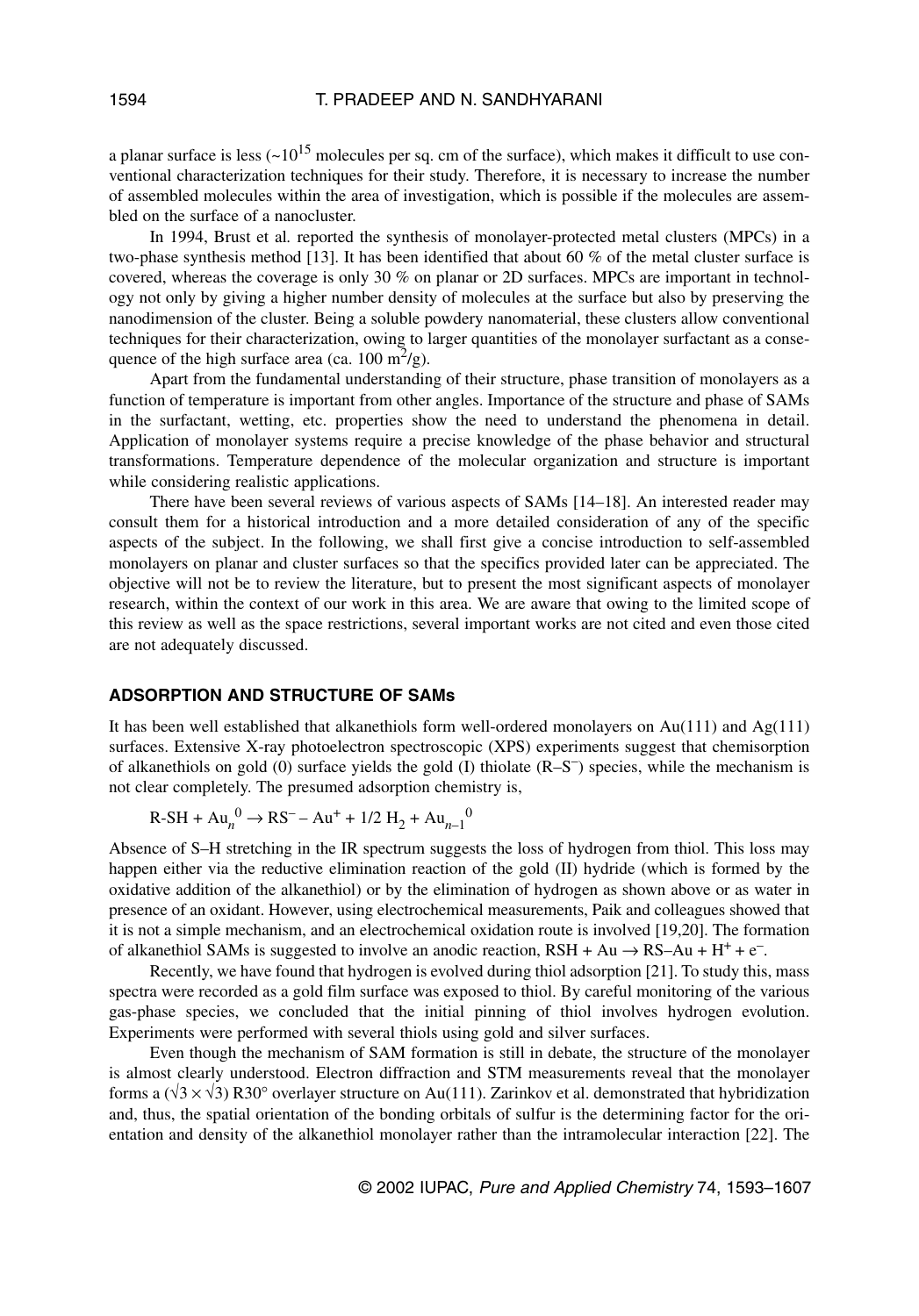surface order can extend over hundreds of square nanometers, and the symmetry of the sulfur atoms is hexagonal. The sulfur–sulfur interactions are believed to be minimal. This distance is greater than the distance of closest approach of the alkyl chains  $(4.24 \text{ Å})$ , which makes the monolayer undergo a tilt. This tilt angle  $(\alpha)$  is found to be 30° with respect to the surface normal toward the nearest neighbor direction. Fenter et al*.* demonstrated a systematic dependence of the tilt structure (tilt angle and direction) with the chain length, which is explained as due to the change in intralayer interaction strength [23]. The twist angle β (which defines the rotation of the carbon chain backbone about the chain axis with respect to the plane defined by the chain axis and the surface normal) for the long-chain alkanethiol is found to be  $\sim$ 52°, which implies that Au–S–C bond angle is nearly 120°, close to the optimum value for the  $sp<sup>2</sup>$  hybridized sulfur atoms. Scanning tunneling microscopy (STM) measurements reveal the existence of hexagonal patterns as well as several variants of  $c(4 \times 2)$  superlattices [24]. This study further showed that the domain boundaries are oriented along the next-nearest-neighbor directions of the sulfur lattice. Various studies suggest that the polymethylene chains are fully extended, tilted with respect to the surface normal, and are in nearly all-trans configuration. With increasing chain length of the adsorbed thiol, the thickness increases linearly. For smaller chain length, a liquid-like behavior is observed at room temperature. It has been shown that vacancy islands (holes) are being generated during the self-assembly process [25], and this can be healed out by thermal annealing at 350 K [26].

Alkanethiols on Ag(111) form a  $(\sqrt{7} \times \sqrt{7})$  R10.9° structure with an S–S distance of 4.41 Å. Because of this shorter S–S distance, alkanethiols on Ag are more densely packed. There are varying reports, however, the orientation is proved to be almost perpendicular to the surface on clean  $Ag(111)$  surfaces [27]. It has been shown that the  $(\sqrt{7} \times \sqrt{7})$  R10.9° structure observed in the short-chain alkanethiols cannot be extended to the long-chain alkanethiolates because of the larger interchain van der Waals interaction. Suggested mechanism for the formation of alkanethiolate SAMs on  $Ag(111)$  surface is the initial formation of  $(\sqrt{7} \times \sqrt{7})$  R10.9° structure and its distortion upon saturation coverage owing to the increase in van der Waals interaction. In a recent article, Zharnikov and Grunze looked at the similarities and differences in the behavior of alkanethiols on Au and Ag surfaces [28]. They demonstrated that the decisive factor for the structure and bonding in these systems is the head-group substrate interaction.

Although the literature is full of detailed investigations of alkanethiols, only very limited information exists on arenethiols. 1,4-Benzenedimethanethiol (HS–CH<sub>2</sub>–C<sub>6</sub>H<sub>4</sub>–CH<sub>2</sub>–SH, BDMT) adsorbs dissociatively on planar silver and gold surfaces yielding self-assembled monolayers with the thiolate structure [29]. Whereas the molecule adsorbs flat on Ag as a result of the loss of two thiol protons, the molecule stands vertically on Au, losing only one thiol proton. BDMT monolayers are more stable than alkanethiol monolayers and desorb only at a fairly high temperature of 423 K in air, whereas alkanethiols desorb below 373 K. An increase in temperature leads to structural changes in the Au monolayer, and the molecules begin to lie flat on the surface, and desorption occurs from this state. The Ag monolayer is less stable thermally and desorption is eventless. The evolution in the structure of the monolayer as a function of adsorbate concentration was studied by Kim et al. [30]*.*

The presence of thiol proton makes it possible to attach organic and inorganic moieties at the monolayer surface. Exposure of metal ions  $(Cu^{2+}$ ,  $Ni^{2+}$ , and  $Zn^{2+}$ ) to 1,4-benzenedimethane thiol monolayers on Au results in the formation of metal-functionalized monolayers [31]. The thiol group  $(v<sub>SH</sub> = 2563$  cm<sup>-1</sup>) at the surface is not detectable after exposure, indicating that the metal ions replace the protons of the thiol group (Fig. 1). Metal ion reaction leads to a red shift in the C–S stretching frequency, and most of the other features are unaffected. Relative intensities of the peaks are largely unaffected; however, some new features are observed, suggesting minor changes in the adsorbate structure, which makes other frequencies observable. Thermal stability of the monolayers has been reduced substantially as a result of reaction with metal ions, indicating that the electronic structure of the Au-monolayer interface is affected by the metal ions. Electrochemical behavior before and after metal ion adsorption is significantly different, and the adsorbed metal ions undergo reversible redox transformations. Reactions of monolayers can also be effected in solution as shown in the case of 2-mercaptobenzothiazole (MBT) monolayers [32].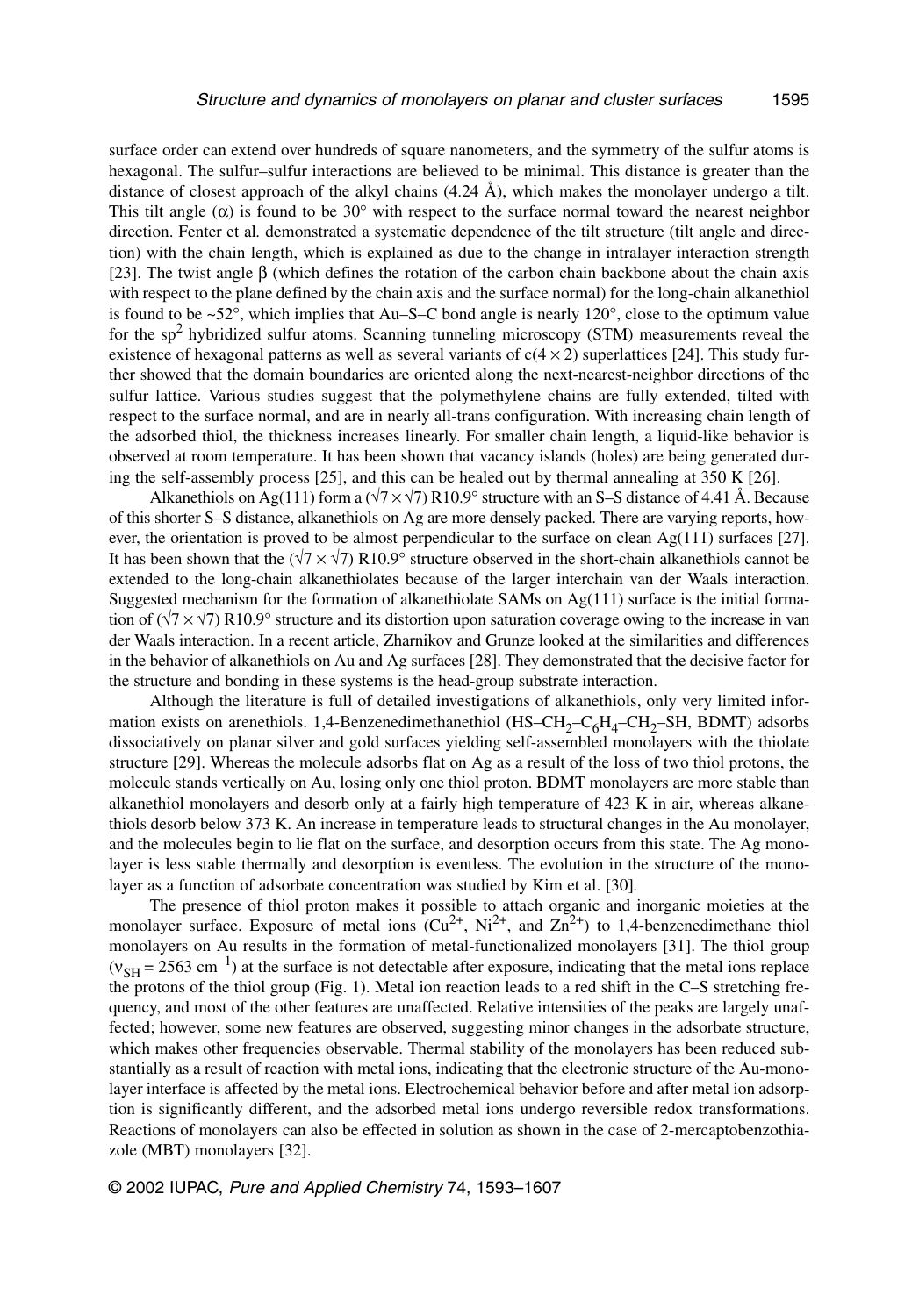

**Fig. 1** Surface-enhanced Raman spectra of (a) bare BDMT monolayer on Au and (b) the monolayer exposed to  $Cu^{2+}$  ions. The peaks of significance are marked. Note that the S–H stretching mode at 2563 cm<sup>-1</sup> in the free monolayer is absent in (b). Other important frequencies are marked. Certain new features emerging in (b) which are also indicated. See the original reference for a detailed discussion (from Venkataramanan et al. [31], copyright American Chemical Society).

Although sulfur ligands have been investigated extensively, very little has been done with the corresponding selenium systems [33]. SAMs of dialkyl chalcogenides on Au(111) have been studied by Nakamura et al., and they found that selenides form ordered monolayers on Au(111) with long exposure time, whereas tellurides form disordered monolayers [34]. A detailed investigation of the selfassembled monolayers of diphenyl disulfide (DDS), diphenyl diselenide (DDSe), and naphthalene disulfide (NDS) on polycrystalline gold films was performed recently [35]. Whereas DDS dissociatively chemisorbs on Au, in both DDSe and NDS, the Se–Se and S–S bonds, respectively, are preserved upon adsorption. All of the molecules adsorb with the molecular plane perpendicular to the surface.

In cases where there is an equilibrium between two different forms of the adsorbate, whether the surface shows preference for any form is an important question. The monolayers of 2-mercaptobenzothiazole (MBT) on polycrystalline Au and Ag films have been studied to understand this [37]. Whereas MBT adsorbs with its molecular plane flat on Ag, it is perpendicular on Au. Adsorption geometry is manifested as differences in the intensities of certain peaks in the Raman spectra. Ab initio molecular orbital (MO) calculations suggest that MBT adsorbs on Au in the thione form and on Ag in the thiol form.

While spectroscopies of various forms have been useful in understanding diverse aspects of monolayer chemistry, definitive information on their structure can also be derived from other techniques. Reactive scattering of low-energy ions from surfaces gives scattered product ions in which new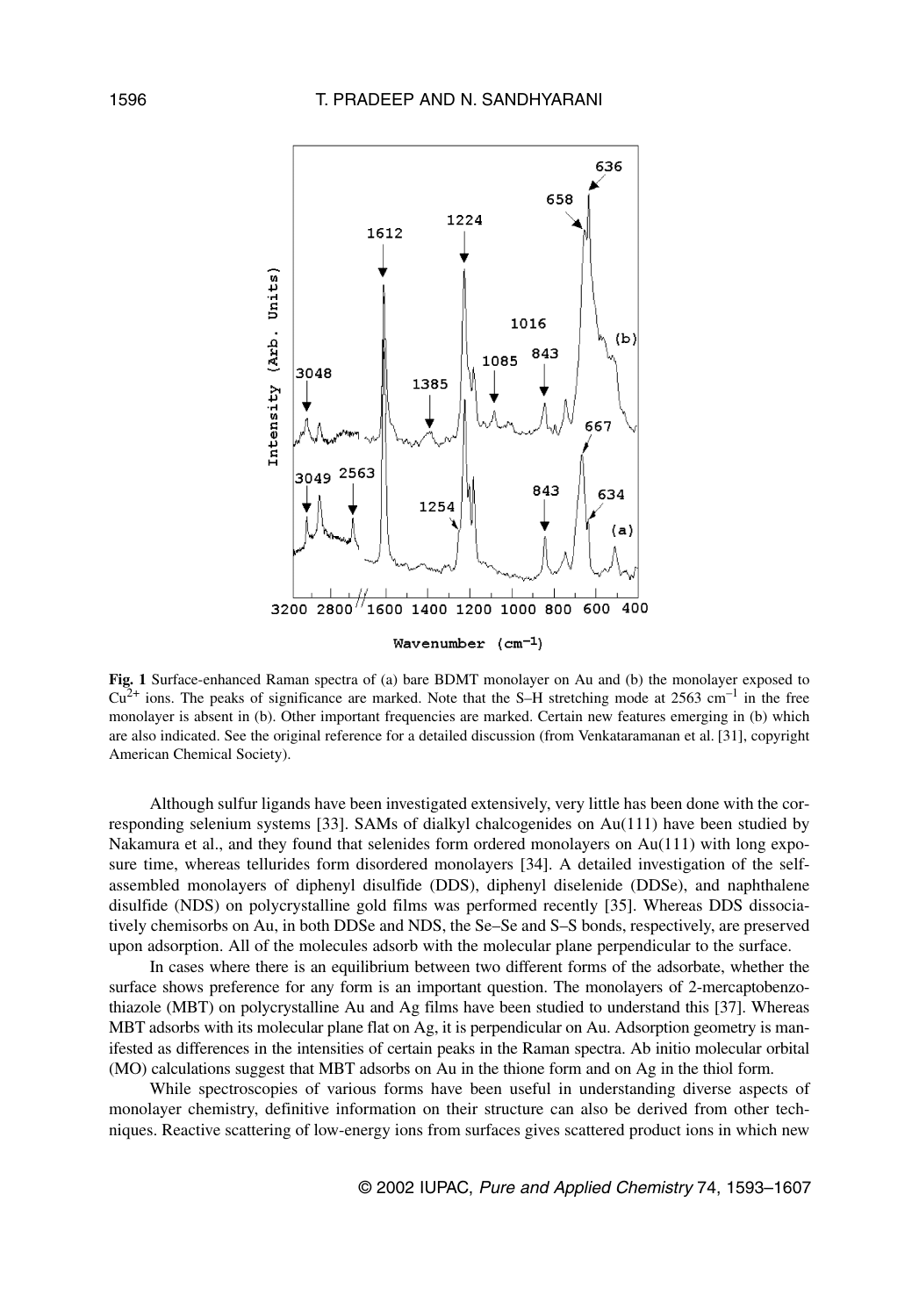bonds are formed with the adsorbate with sensitivity to the adsorbate geometry. Reactions of Cr<sup>•+</sup> and  $C_5H_5N^{\bullet+}$ , as well as chemical sputtering induced by  $Xe^{\bullet+}$ , are used to distinguish two monolayers, namely 1,4-benzenedimethanethiol adsorbed on Au(111) and Ag(111) films [38]. While the reaction of  $Cr<sup>•+</sup>$  with the Au monolayer produces an ion assigned as  $CrC<sub>7</sub>H<sub>5</sub>S<sup>+</sup>$ , this product is completely absent upon reaction with the Ag monolayer. Pyridine  $(C_5H_5N^{\bullet+})$  projectiles abstract  $C_1-C_8$  hydrocarbon groups in 50 eV collisions with the Au monolayer, while the Ag monolayer shows only  $C_1-C_4$  abstraction with a significantly different intensity pattern. Chemical sputtering  $(Xe<sup>{\bullet+}</sup>)$  mass spectra of the two surfaces are substantially different; complete fragmentation of the Ag adsorbate occurs, leading to  $C_2-C_4$  ion ejection, while more of the molecular features are preserved in the spectrum recorded for the Au monolayer. The experimental facts are explained in terms of the difference in the adsorption geometry of the BDMT molecule. A similar study has been done to differentiate isomeric chemisorbates [39]. Reactions of Cr<sup>\*+</sup> and Cr-containing cations at chlorobenzyl mercaptan (CBM) monolayers on Au surfaces show different reaction products, depending on the position of chlorine substitution in the phenyl ring.

#### **PHASE TRANSITIONS**

Conformational transitions play a major role in the temperature-dependent phase behavior and dynamics of molecular thin films. Importance of different phases in the surfactancy, wetting, etc. properties shows a need to understand the microscopic details of such phenomena. Only a limited number of studies have addressed the issue of phase transitions of alkanethiol monolayers on Au surfaces. Recent investigations have shown that heating induces changes in the vibrational, conformational, and positional order parameters. These studies show that vibrational spectroscopic measurements are sensitive to the conformational order, and, on the other hand, diffraction and scanning probe measurements are sensitive to the spatial position of the molecule.

Evolution in the equilibrium structure of monolayers has been an important aspect of research. An extensive surface-enhanced Raman spectroscopy (SERS) investigation of alkanethiol monolayers on Au and Ag surfaces has been carried out by Bryant and Pemberton [40,41]. SAMs of CH<sub>3</sub> (CH<sub>2</sub>)<sub>n</sub> SH  $(n = 2, 5, 7, 8, 9, 11,$  and 17) on polycrystalline gold films also have been investigated using FT-Raman spectroscopy [42]. All the thiols chemisorb dissociatively in the thiolate form, and the adsorbate-surface interaction is the same in all the cases. Initial chemisorption occurs with fast kinetics, and it is complete in the first few hours of exposure of the thiol to the surface. The formation of self-assembly occurs rather slowly, and the evolution of spectral features continues until 12–15 h of exposure. The change is pronounced particularly on the  $(C-C)<sub>T</sub>$  stretching mode. Initial adsorption results in the  $(C-S)<sub>G</sub>$  form, and equilibration between  $(C-S)_T$  and  $(C-S)_G$  occurs rather quickly. In lower-member thiols, equilibration occurs within about 30 min of exposure. A temperature-dependent study was undertaken to understand the thermal stability of monolayers (Fig. 2). The  $(C-C)<sub>T</sub>$  is reduced in intensity upon increasing the temperature, and the spectrum at 348 K can be compared with that of the liquid, suggesting melting of the monolayer. Monolayer desorption is observed beyond this temperature.

Alkanethiol self-assembled monolayers of varying chain lengths have been studied by X-ray photoelectron spectroscopy [43]. Inelastic background of the S2p peak monotonically increases with the chain length. The binding energies and peak shapes are the same for all the samples studied, indicating the chemical similarity of the monolayers. However, increased packing density is seen with hexane and octanethiol SAMs, suggesting greater surface order. It is proposed that in higher and lower thiols, random orientation of the chains decreases packing density. Inelastic background of the S2p peak is directly proportional to the ellipsometric thickness of the monolayers.

During the low-energy helium diffraction experiments on alkyl thiol monolayers on gold, Chidsey et al. [44] found that the diffraction peaks gradually lose intensity as the surface temperature is raised, and the peaks disappeared around 100 K. Disappearance of the specular peak is observed at 300 K.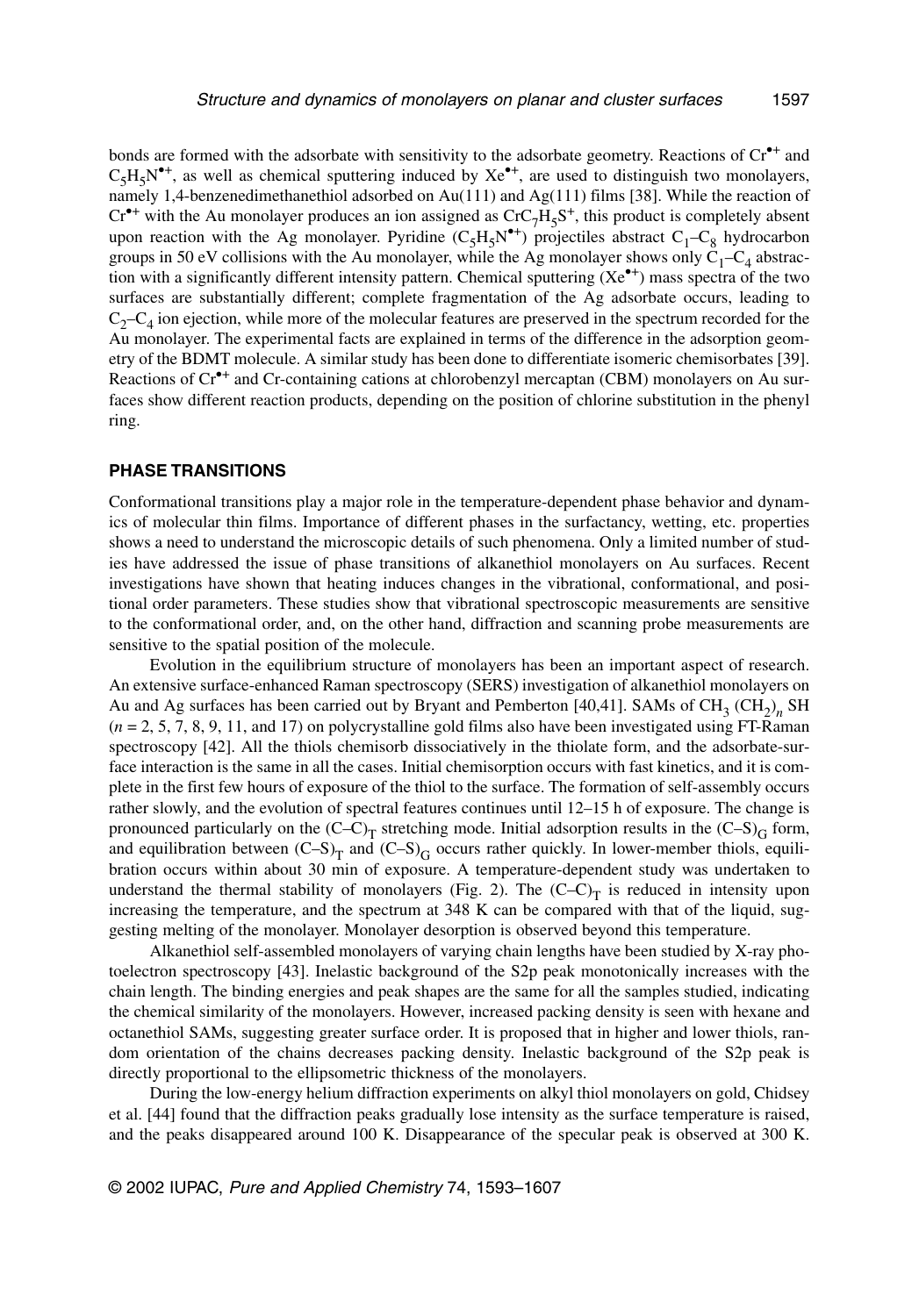

**Fig. 2** SER spectra of the C–C stretching region of octane thiol monolayer as a function of temperature. (a) 301 K, (b) 323 K, (c) 348 K, (d) 373 K, (e) 398 K, (f) 423 K, and (g) 448 K. Principal effect seen upon heating is the reduction in the intensity of the  $(C-C)_T$  mode at 1122 cm<sup>-1</sup>. Arrows indicate the emergence of "liquid-like" structure above 348 K (adapted from Sandhyarani and Pradeep [42], copyright Elsevier Science).

They attributed this result to the thermal motion of the  $CH<sub>3</sub>$  group located at the surface. This has been further confirmed by Camillone et al. [45], who suggested an increase in thermal motion with increase in temperature. This finding is consistent with the experiment by Nuzzo et al. [46], who used IR spectroscopy to show that the alkyl chains undergo a phase transition, below 300 K from an ordered phase to another ordered phase, and the transition temperature is chain length-dependent.

Molecular dynamics (MD) simulations suggest a sudden increase in rotational disorder at 200 K along with the onset of conformational disorder as temperature increases [47]. Direct experimental evidence for such a transition is still lacking, however, the IR data show a two sublattice low-temperature structure below 220 K. This simulation suggests a correlation between the rotator phase transition and the appearance of the conformations arising indirectly via the softening of torsional potential and enhanced flexibility of the chain backbone. As the temperature increases, a second transition occurs, the unlocking of the direction of tilting between 250 and 300 K. The tilt angle of the chains continues to decrease in temperature until above  $T \sim 450$  K, the system no longer has a collective tilt. At this temperature, the molecules are freely rotating and have a high density of conformational disorder, which is distributed uniformly throughout the chain. Molecular dynamics study by Mar and Klein [48] using an all-atoms model reestablished the rotator phase and a high-temperature phase transition. This study shows a herringbone structure (two chains per unit cell) at low temperature, which is contradictory to the experimental observation of four chains per unit cell structure. Hautman and Klein suggested large amplitude librations and rotational jumps about the molecular axis at 300 K, rather than free rotation [49], using their MD simulations. Using Monte Carlo technique, Taut et al. [50] showed the 2D melting and a solid-phase transition. Both the low-temperature order–disorder transformation have been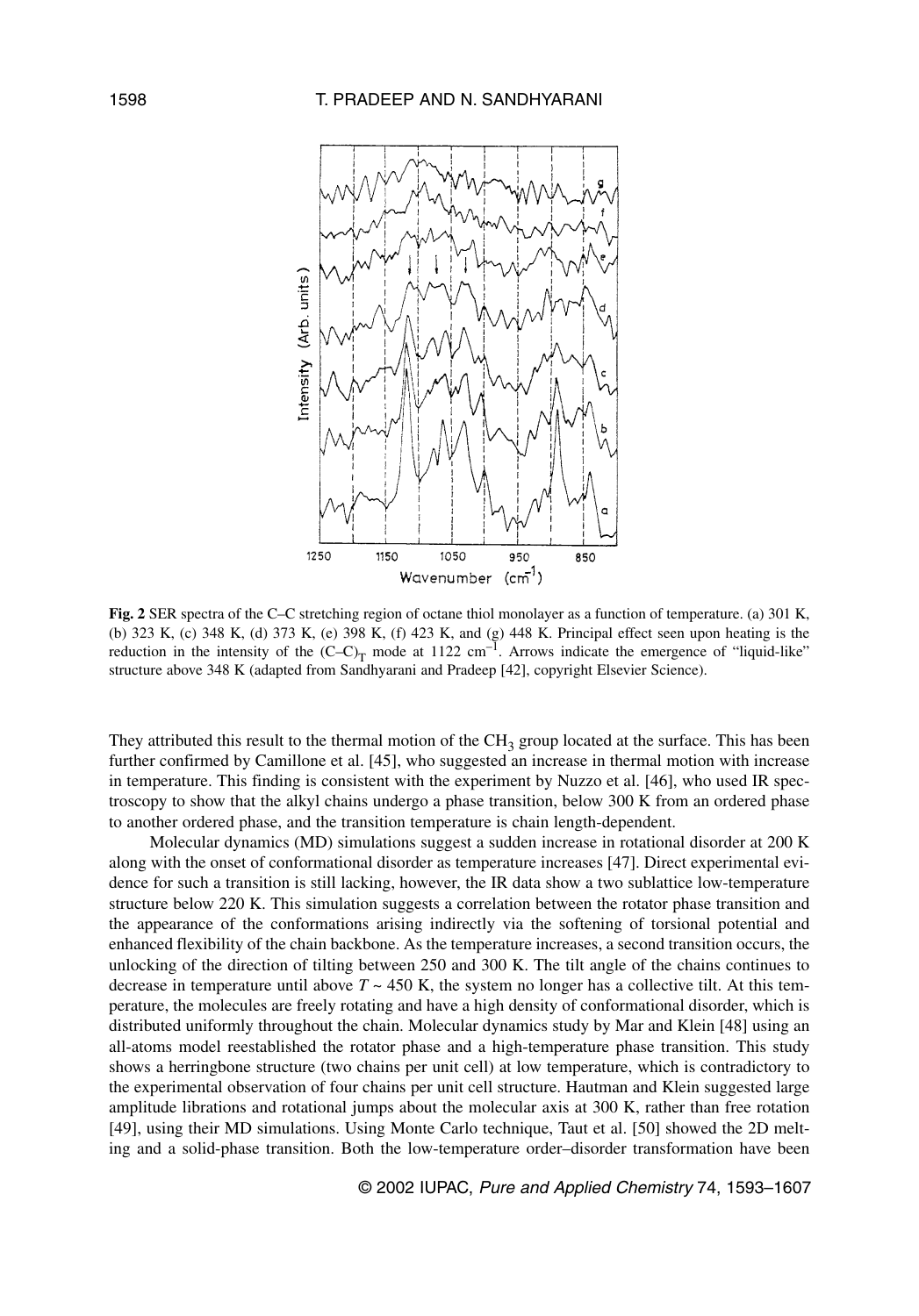observed in an MD simulation by Bhatia and Garrison [51]. Using Morse and Linnard–Jonnes potentials, Sadreev and Sukhinin calculated the P-T diagram of the SAMs. They claimed that three phase transitions are present in SAMs and all of them are first order [52].

The nature of alkyl-chain phase transitions has been investigated using infrared spectroscopy. In IR spectroscopy, the degree of disorder is measured on the basis of methylene stretching mode, and this is the most sensitive measurement of the conformational disorder. IR investigations suggest that gauche conformations are concentrated at the chain termini, which decrease with decreasing surface temperature [53]. Comparing the influence of temperature on the methyl and methylene modes, Dubois et al. [53] showed the gauche defects are concentrated at the chain termini and as the temperature is raised, the methyl surface melts first and progresses toward the surface methylenes. Nuzzo et al. [46] observed that the monolayers are more ordered at 80 K. Conformation of the molecules is more all trans, and two alkyl chains per unit cell are observed. In these experiments, a peak assigned to the methylene group asymmetric scissoring motion is observed to split into two as the temperature is lowered from room temperature. However, IR evidence for the orientational phase transition has not been observed in lowtemperature diffraction experiments.

Reflection absorption infrared spectroscopy (RAIRS) investigations at near grazing incidence show a phase transition from crystalline state to a liquid-like state at around 350 K [54]. The upward shift of peak frequency and decrease in peak height as well as increase in peak width are indications of this phase transition. This solid–liquid phase transition is gradual and irreversible unlike in lipid bilayers.

A two-step phase transition has been observed in RAIRS experiment on a series of alkanethiol SAMs [55]. A reversible structural change, which is a result of the untilting of the alkyl chain, is observed around 320 K, whereas a complete irreversible transition is observed above 350 K. This irreversible transition is due to the increase in the conformational disorder throughout the chain. Variation of the CH<sub>2</sub> symmetric stretching intensity with temperature follows the variation of the polar tilt angle. This confirms the high sensitivity of IR to changes in the tilt angle. This variation is in accordance with the MD simulation for a  $C_{13}$  thiolate SAM, which suggests that the chains gradually untilt as the temperature is raised from 40 to 375 K, with the average tilt angle varying from 35° to 24° to the surface normal. The increase in intensity after 350 K is attributed to the formation of conformational disorder in the chains, leading to a random orientation of the methylene groups, which is perpendicular to the surface. In addition to the integrated intensity, the upward shift of the frequency also resulted from the increase in conformational disorder.

Phase-transition studies of alkanethiols on Ag surfaces are relatively less. Bensebaa et al. used silver alkanethiolate layered materials for phase-transition studies [56]. They have shown that alkanethiols undergo a melting transition at higher temperature, as in the case of Au SAMs. We have shown that layered octadecanethiolate melts at 400 K, much higher than the phase-transition temperature of planar monolayers [57]. This is attributed to the increase in van der Waals interaction as a result of the interdigitation of alkyl chains from the neighboring layer. Voicu et al*.* used specifically deuterated silver octadecanethiolate layered material and studied their phase-transition behavior using differential scanning calorimetry (DSC), variable-temperature IR, and variable-temperature NMR spectroscopies [58]. They too found a melting transition at 403 K, which was manifested as an increase in gauche population. Their study shows that the  $C_1$  atom experiences a more restricted motion.

MD simulations as well as IR studies confirm two-phase transitions in the monolayers. The second phase transition has been proved by various experimental techniques. Fenter and coworkers performed a grazing-incidence X-ray diffraction study as a function of both chain length and temperature [59]. They showed different phases on the basis of tilt direction and constructed a (*n*,*T*) phase diagram. The phase transitions are dependent on chain length as well as temperature. As the temperature was increased to 343 K, a melting transition is observed in long-chain thiols with the coexistence of both solid and liquid phases at temperatures in the range 323–343 K. This transition involves a change in the thiolate packing from a hexagonal two-dimensional structure that is commensurate with the Au(111) substrate, to one that is incommensurate. The electrochemical studies by Badia et al. confirm the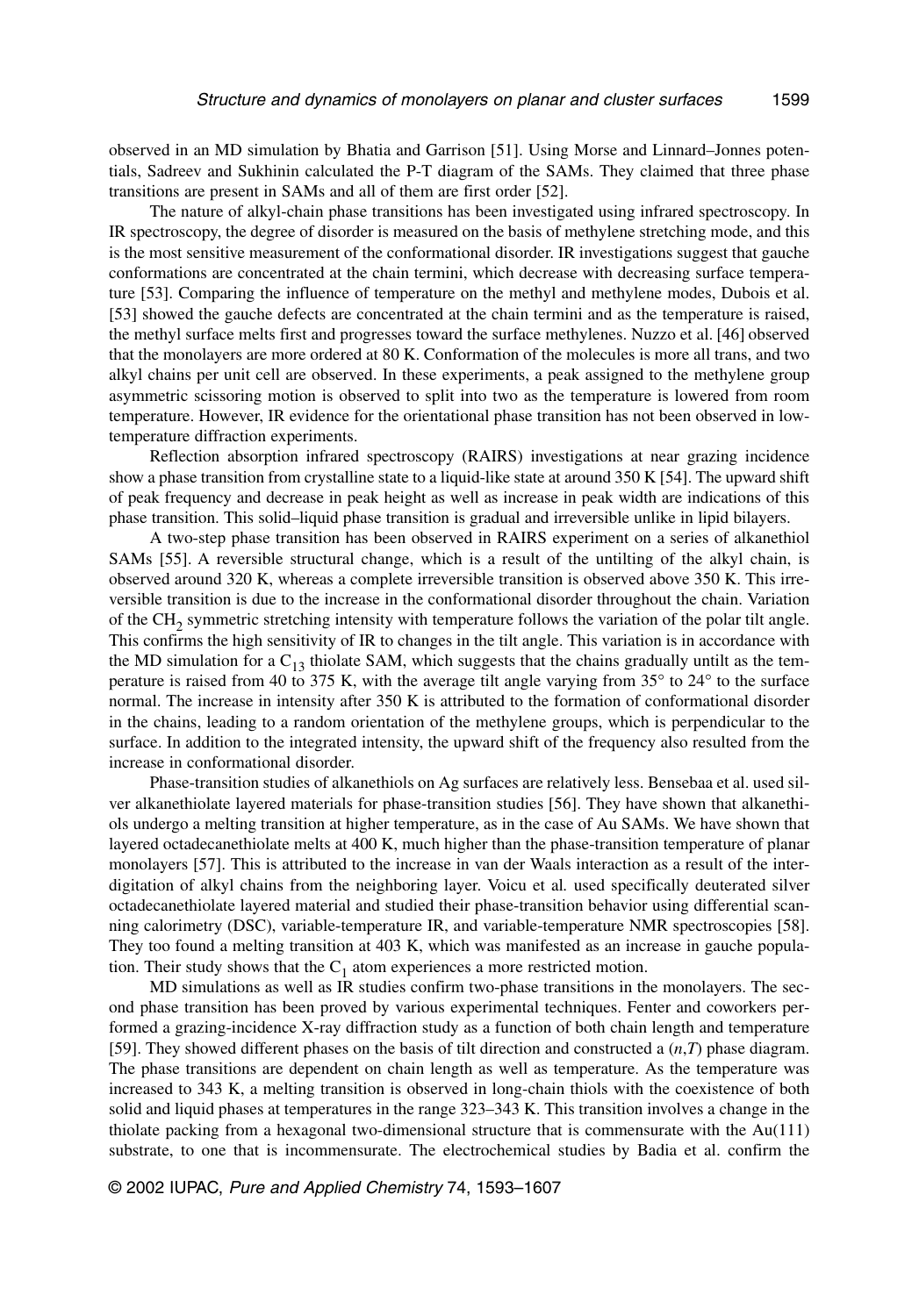order–disorder transitions in SAMs [60]. They too found a chain-length dependence of melting temperature, which varies between 313 and 338 K.

STM investigations suggest thermal motion of the alkanethiol monolayer at around 350 K, which in turn causes mobility for the topmost layer of the gold surface [61]. This mobility results in bigger holes or vacancy islands with triangular equilibrium shape. Upon extensive annealing at 350 K, the vacancy islands are annihilated at pre-existing substrate steps, leaving flat defect-free SAMs. The slow evaporation rate compared to the lateral mobility of the molecule allows the film to adopt new stable structures for each reduced coverage. This is in agreement with the increase in intensity of the peaks in IR investigations [55]. Recently, the phase transition in monolayers has been observed in an in-plane resistance measurement of the substrate [62]. Here, the observed increase in the slope of the resistance vs. temperature plot is attributed to the phase transition.

Poirier et al*.* proposed a two-dimensional phase diagram using variable-temperature ultrahigh vacuum (UHV) STM [63]. They determined the phase stability of the decanethiol monolayer as a function of temperature and showed that at a temperature of 300 K, three phases, namely,  $\delta$ ,  $\varepsilon$ , and  $\phi$ , coexist, and at a still higher temperature of 306 K,  $\chi$ , δ, and ε phases are present, and these phases changes to  $\chi$ , ε, and  $\beta$  at 308 K, and finally, at 328 K, ε,  $\beta$ , and  $\alpha$  phases are manifested.

### **MONOLAYERS ON CLUSTER SURFACES (3D SAMs)**

As we have seen in the last sections, studies of monolayers on planar surfaces require more specialized techniques. Synthesis of monolayer-protected metal clusters (MPCs) help in the study of monolayers with conventional techniques. Nanoparticles synthesized by colloidal chemistry will tend to form nonequilibrium aggregates due to their strong interparticle interactions [64]. In order to prevent agglomeration, these nanostructured clusters usually need to be passivated with covalently bound ligands, for which various methods exist [13,65]. Thiol-passivated nanocrystals are found to be thermodynamically stable. These monolayers are commonly known as 3D SAMs to distinguish them from the conventional 2D SAMs. Alkanethiols give uniform protection to the cluster surface without modification of its essential structural and electronic properties. They form compact ordered monolayers in which thiolates attach to various cluster planes, and their spontaneous assembly is driven by the favorable van der Waals interactions.

MD simulations show that the equilibrium adsorption geometries of the monolayer depend on the alkyl chain length [66]. At low temperature, the molecules are bundled into groups with a preferential parallel intermolecular orientation of the molecular backbones in each bundle, and the bundles in turn are oriented with respect to each other. They showed that small clusters assume an irregular truncated octahedron morphology, and sulfur atoms bind to the middle hollow site of the small (100) facets, and on the (111) facets they arrange in a distorted hexagonal pattern with the atoms located in the middle as well as off the hollow sites, as shown in Fig. 3. The sulfur atoms are arranged in two alternating inequivalent geometries on adjoining (111) facets with S–S distances of 3.9 Å and 4.5 Å. In larger clusters, the sulfur atoms are arranged in a hexagonal pattern on (111) facets, with the center atom on the on-top site, and on the (100) facets they form a rhombus with the atoms adsorbed off the hollow sites. The S–S distances in these clusters are 4.1 Å (on the (100) facets) and 4.3 Å [on the (111) facets]. The nearest neighbor distance between Au atoms is  $\sim$  2.8 Å. These distances suggest around 12 % contraction of the mean nearest neighbor distance between adsorbed sulfur atoms on planar Au(111) surfaces, which results in ~30 % increase in their packing density.

Structure of alkanethiolate monolayers in MPC solids has been probed in detail by  ${}^{13}C$  NMR [67] and transmission IR [68] spectroscopies.  $^{13}$ C NMR focuses on the dependence of chemical shifts as a function of the carbon position relative to the gold–hydrocarbon interface. The important findings here are, compared to the  $C_8$  monomer and cluster, all the peaks are broadened in the cluster, which is attributed to the immobilization of the surfactant on the cluster surface. Going from shorter to longer chain lengths, the peak width narrows, as the carbon is located farther from the thiol functionality. Another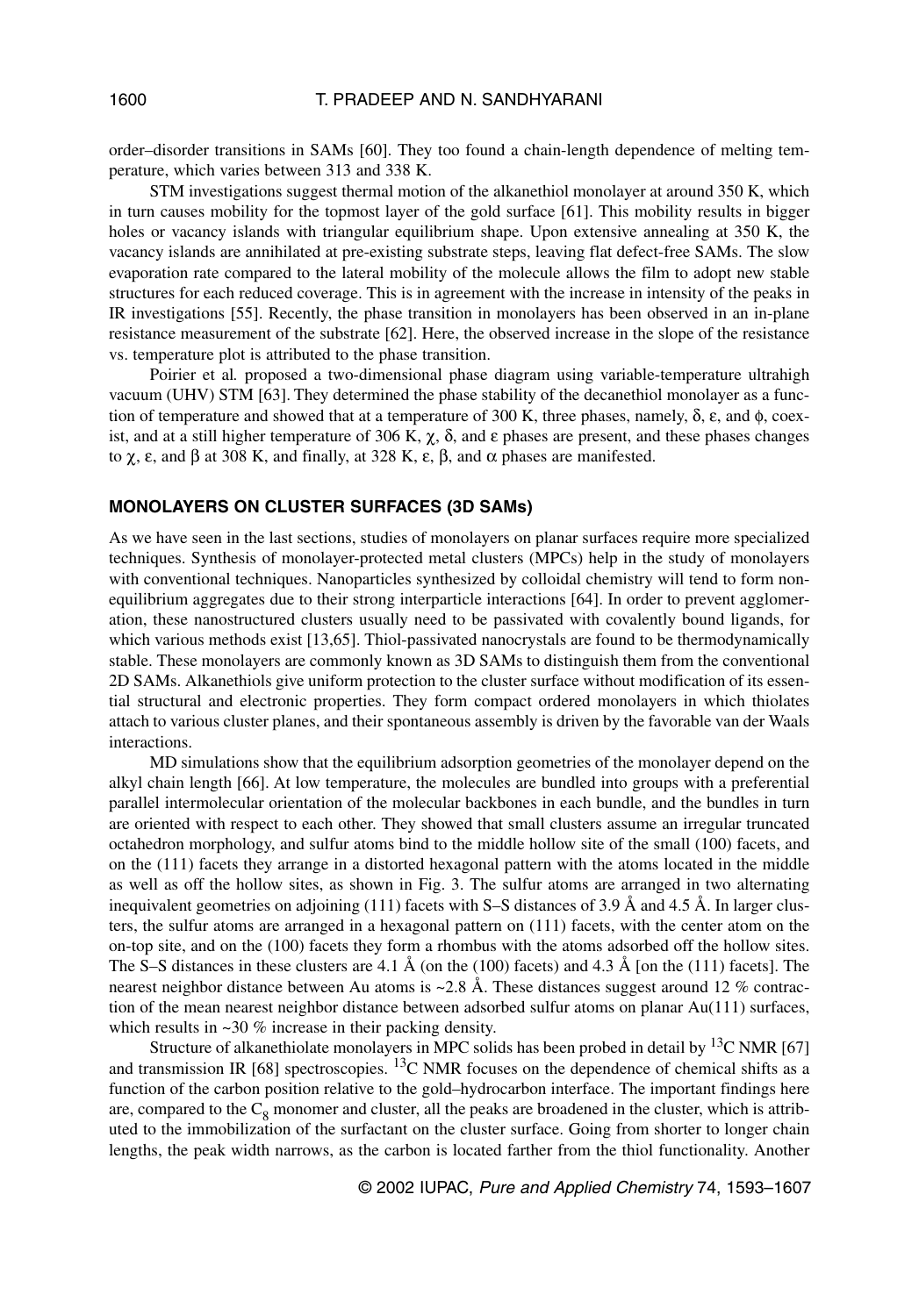

**Fig. 3** Arrangement of the sulfurs on the facets of gold cluster. Two clusters containing 140 and 201 atoms of gold are shown. The surfaces of these two clusters are spread showing the location of the sulfurs. Au atoms are open circles, and S atoms are filled circles (from Luedtke and Landman [66], copyright American Chemical Society).

significant observation is that the resonances from carbons closest to the Au core, those due to  $C_{\alpha}$ ,  $C_{\beta}$ , and  $C_{\gamma}$  are broadened into the baseline, and there is a systematic change in both the chemical shift and line width with the carbon position relative to the Au–hydrocarbon interface. These are attributed to the discontinuity in the diamagnetic susceptibility at the Au–hydrocarbon interface and residual dipolar interactions in alkanethiolate monolayers. Badia et al*.* compared the adsorption of thiols on a cluster surface with Au(1) alkyl thiolates and found that the chemisorbed species on the gold nanoparticle surface is a thiolate, not a disulfide [69]. They observed a line broadening of the  $C_1$  and  $C_2$  sites, which is explained as due to the chemical shift distribution resulting from the different adsorption sites and/or nonspherical particle shapes. These observations show the similarity of these 3D SAMs to the corresponding 2D SAMs. NMR data suggest that the long alkyl chain surfactant on gold nanoclusters is in a semicrystalline state. At room temperature, all-trans chains coexist with a smaller population of more mobile chains containing gauche conformers [67]. The shorter-chain thiols are disordered even at room temperature. Broadening of the resonances, as well as the disappearance of the carbons closest to the surface, show the immobilization of the alkyl chains and the strong interaction to the metal surface, respectively. The upfield shift of  $C_{17}$  in  $C_{18}$ S–Au and the Gaussian decay of the signal in the dipolar dephasing experiments suggest the presence of a motionally restricted interior of the alkyl chain and conformationally disordered chain ends. The methyl proton line widths are lower than that of crystalline alkanes, which suggests that large amplitude motions are taking place about the chain axis.

We have studied the alkanethiols on silver clusters by IR spectroscopy [70]. Presence of  $d^+$  and  $d^-$  modes at 2850 and 2920 cm<sup>-1</sup> in the case of long-chain alkanethiols ( $n = 8$ ) shows the crystallinelike environment. Short-chain alkanethiols shows liquid-like behavior. Absence of S–H stretching indicates the loss of thiolate proton upon adsorption. It has been shown that a repeated heating-cooling cycle (up to a temperature of 200 degrees) results in the annealing of the monolayer on the surface [57].

We measured the mass spectra of the desorbed alkanethiols from the Au and Ag clusters [70]. In all the cases we saw, the peaks are due to  $R^+$ ,  $RS^+$ ,  $RRSH^+$ , and  $(RS)$ <sub>2</sub>, which are characteristic signatures of the thiol mass spectrum. From the absence of disulfide band in the IR spectra, we attribute the  $(RSSH)^+$  and  $(RS)$ , peaks to ion/molecule reactions upon desorption. All the desorptions occur at approximately 550 K, close to the value obtained from thermogravimetric analysis.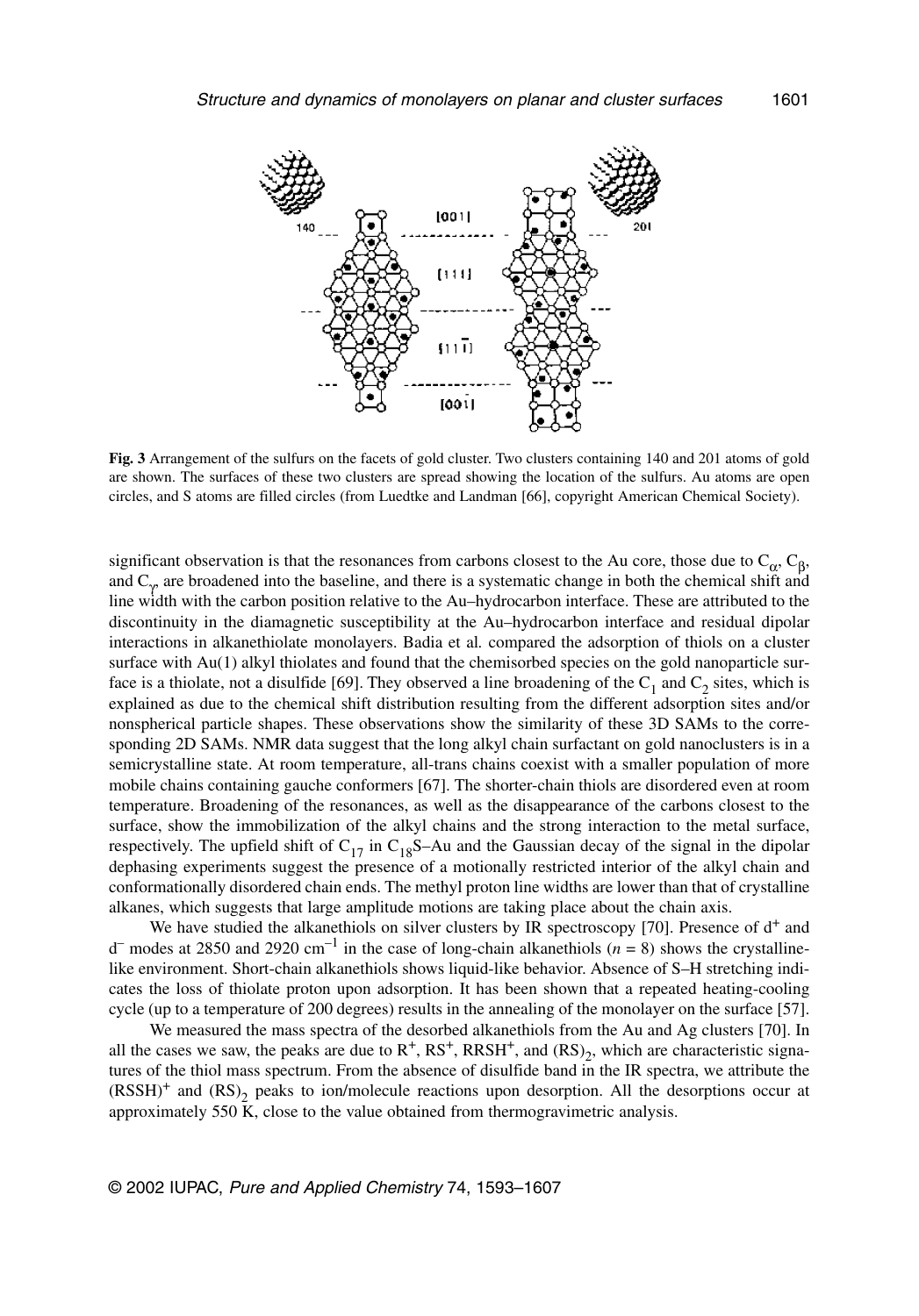Each molecule of MPC has a compact, crystalline metal core. This metallic core of 1–4 nm size is encapsulated within a shell of tightly packed hydrocarbon chains linked to the core via sulfur atoms. Several details of the structure of the core are still unclear, but theoretical and experimental evidence suggests that it is faceted. Electronic and optical properties are structured, showing the effects of conduction-level quantization of a metallic  $Au^{(0)}$  or  $Ag^{(0)}$  core. XPS, IR, and NMR analyses suggest that it is the thiolate, which is present on the surface. IR studies confirm a fully ordered, crystalline, all-trans arrangement of the long-chain alkanethiols, whereas the short-chain thiols are liquid-like. Absence of S–H stretching in IR indicates that the alkane thiols adsorb on gold/silver by losing the proton. TEM and XRD measurements show that the adjacent Au particles are separated by approximately one chain length, not the expected two chain lengths. This suggests that the long-range ordering arises from the interdigitation of chain domains on neighboring particles.

Stability of the monolayers on the cluster surface is an important issue to be taken care of in their preparation and storage. Studies suggest that these monolayer-protected clusters are stable in air at room temperature for 6 months. Recently, we have shown that ozone can oxidize the monolayer [71], as in the case of 2D SAMs [72]. Sulfur head-group gets oxidized, and this results in desorption of some of the molecules as evidenced by the loss of intensity of the CH modes in the IR spectrum. This results in the aggregation of the clusters. We have also shown the radical-induced core destruction and desorption of the monolayer [73]. This occurs in presence of UV light and chlorinated solvents; the monolayer desorbs from the surface in the form of partially halogenated disulfides. The metal is leached out as chlorides.

## **PHASE TRANSITIONS**

MD simulations suggest that the monolayers undergo a phase transition near the bulk melting temperature of the alkane residue of the corresponding alkyl thiolate, accompanied by intramolecular conformational changes [66]. A first-order phase transition for both short- and long-chain monolayers is predicted, with the melting temperatures close to that of the corresponding alkyl chain melting values; while the experimental observations of SAMs on planar surfaces suggest that long-chain alkyl thiols melt around 333 K. The melting transition results in changes in the intermolecular structure, that is, from the bundled state to a disordered state. The melting temperature depends on the chain length of the passivating thiol, as well as the cluster core size. It has been shown that the outer boundary chains start to develop gauche defects at lower temperatures than the chains near to the core. At high temperatures, these defects progress toward interior, and after the melting point both the outer and interior chains look the same [74].

Phase transitions in alkanethiolate monolayers on gold clusters have been detected by DSC [75], variable-temperature NMR, and variable-temperature IR spectroscopies [76]. All the clusters with chain lengths more than 8 show a broad endotherm in DSC at 330 K, which indicates a phase transition. This transition is attributed to melting of the alkyl chains. In clusters, because of the high curvature of the surface, the chain termini of the alkyl groups are more diverged than the head-group. This makes the interpenetration of the adjacent alkyl chain termini to this gap, and the van der Waals forces make this structure more ordered and stable. The observed transition was attributed to the melting of the alkyl chains in the interdigitated regions. Enthalpy associated with the transition increases with increasing chain length because larger chain length affords more extensive van der Waals interactions and resulting enthalpic contributions. Badia et al*.* used variously deuterated octadecanethiolate monolayers for understanding the nature of the phase transition [76]. DSC gives broad endotherms for all samples, suggesting thermally induced reversible phase transitions. They also studied the infrared spectra of these systems as a function of temperature. The results suggest that chain melting begins at the chain terminus and propagates toward the center of the chain as the temperature increases. This result has been confirmed by  ${}^{2}H$  NMR studies as well [77].

When the alkyl thiols contain terminal groups such as hydroxyl or carboxyl, the transition temperature is found to be higher than that of the methyl-terminated one. This is due to the formation of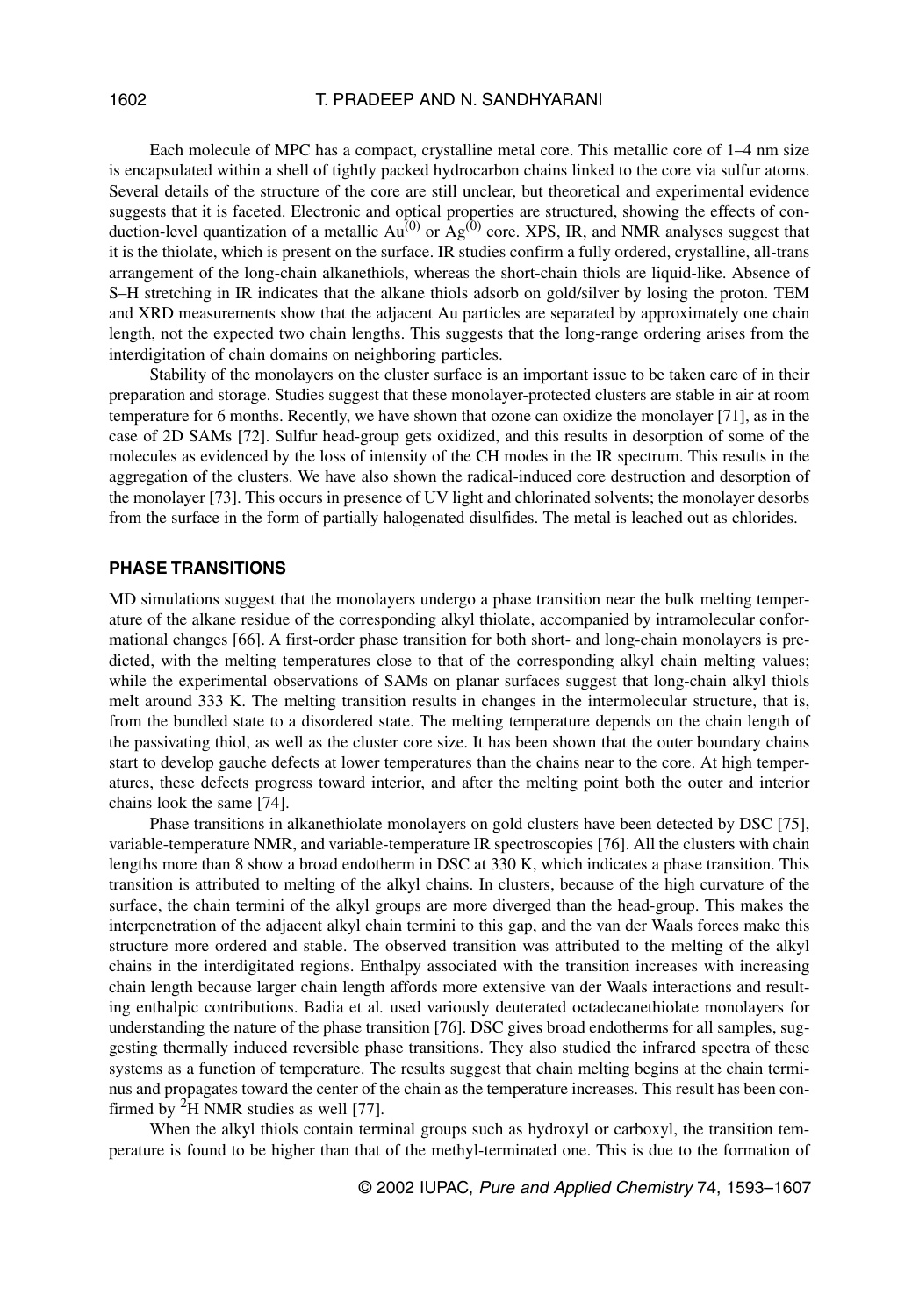hydrogen bonding, which gives higher order and thermal stability. Schmitt et al. carried out a comprehensive study of the phase transition of carboxyl-terminated, alkanethiol-protected gold clusters [78]. They found that at room temperature, these alkyl thiols are all-trans and are in a thermally stable, motionally restricted state with chain melting observed only above 413 K. This is in contrast to the behavior of methyl- or hydroxyl-terminated thiols, where a chain length-dependent transition is observed at a lower temperature [77].

IR studies show that the monolayers undergo a transition from an ordered state to a disordered state at the phase-transition temperature [76]. The methylene stretching modes were shifted from solidto liquid-like values at higher temperatures. We measured variable temperature IR of the alkanethiolprotected Au and Ag clusters [57]. The d<sup>+</sup> and d<sup>-</sup> modes show a blue shift with increase in temperature. This suggests the melting of the alkyl chain. This transition seems to be reversible up to 473 K, which is confirmed by the DSC. The transition is reversible, and upon repeating the heating-cooling cycle, the enthalpy of this transition is increased for both Au and Ag clusters. This is attributed to the annealing of the monolayer on the surface.

Neutron scattering is a powerful technique [79] to study the dynamics in condensed matter. Random motion of the particles in the system leads to Doppler broadening of the scattered neutrons,



**Fig. 4** Typical QENS spectra for octadecanethiol-protected gold cluster (a) at  $Q = 1.32 \text{ Å}^{-1}$  and at different temperatures (b) at 360 K, but at different *Q* values. Dashed and the dotted lines are the quasielastic and elastic components, respectively (from Mitra et al*.* [80], copyright American Chemical Society).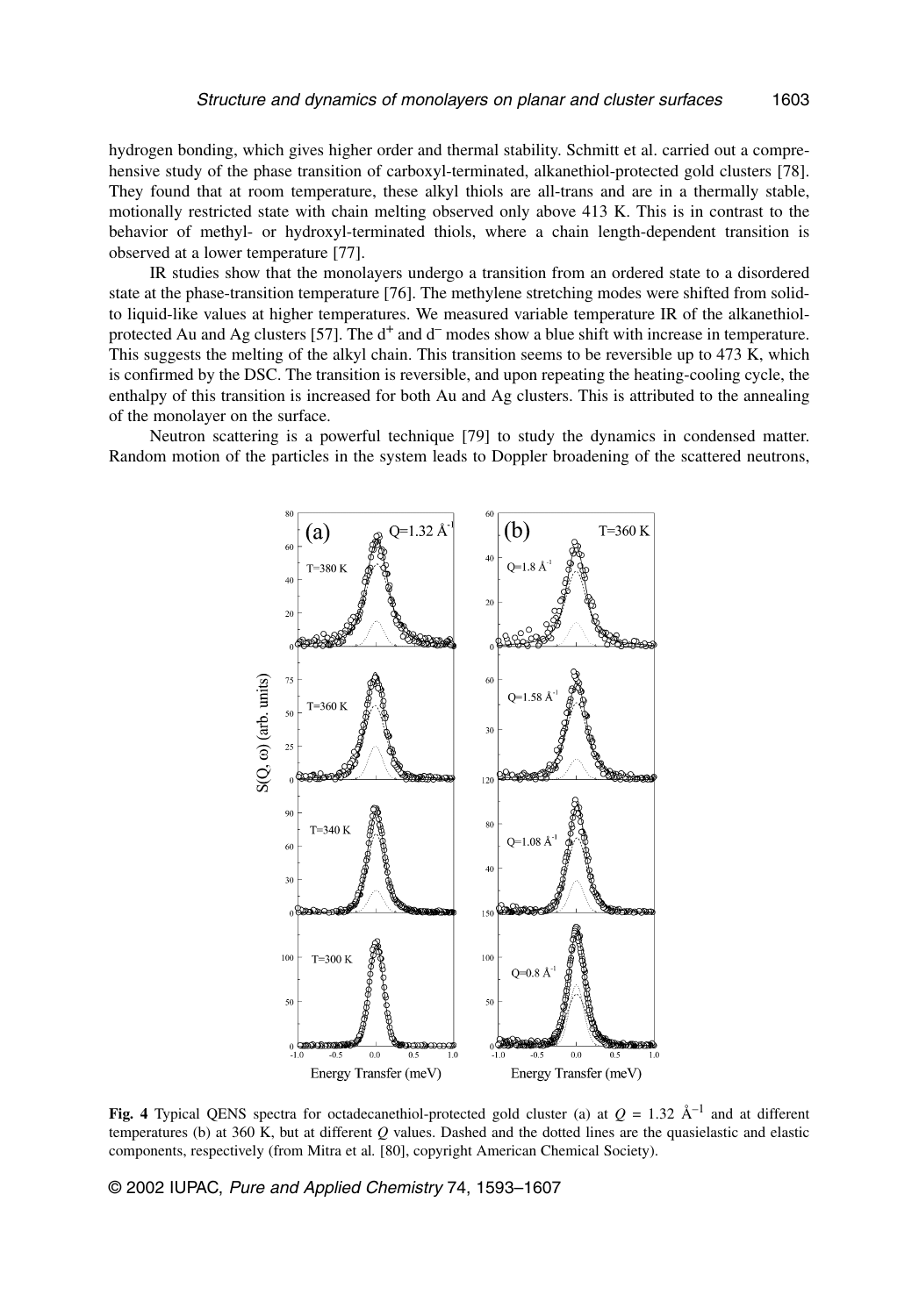which results in the broadening of the elastic line known as quasielastic neutron scattering (QENS). The QENS not only provides the time scale but also the geometry of motions. Recently, we monitored the alkyl chain dynamics in monolayer-protected clusters by neutron scattering [80]. Figure 4 shows the QENS spectra for octadecanethiol-protected gold cluster at different Q values and at different temperatures. It is seen that the alkyl chains are rotationally frozen in Au clusters, and dynamics evolve slowly. In the cluster superlattices of silver, however, noninterdigitated chains show dynamics at room temperature, and beyond chain-melting temperature, all alkyl chains contribute to dynamics. Activation energy of rotation is found to be  $6.3 \pm 0.4$  kcal/mol. The model suggests that the alkyl chains are close-packed with a nearest neighbor distance of 4.2  $\AA$ , implying that the chains are stretched and extended on the cluster surface.

## **SUMMARY**

SAMs on Au(111) and Ag(111) present ( $\sqrt{3} \times \sqrt{3}$ ) R30° and ( $\sqrt{7} \times \sqrt{7}$ ) R10.9° overlayers, respectively; the structures are a balance between the energetics of S-metal chemisorption and interchain interaction. The structure of organic thiol and dithiol monolayers differ significantly from that of alkane thiols. Various experiments suggest that alkanethiol SAMs on planar surfaces are more ordered at very low temperature (~200 K). As temperature increases, alkyl chains undergo a transition from an ordered phase to another ordered phase at around 300 K. At this temperature, gauche defects are concentrated at the chain termini. Further increase in temperature to 318 K causes untilting of the alkyl chain. A rotator phase also has been observed at this temperature. Thermal motion of the alkyl chain causes the movement of the top-most layer of surface gold atoms. This results in the formation of vacancy island and an ordered SAM at a reduced coverage. At still higher temperatures  $(\sim 350 \text{ K})$ , the gauche conformations diffuse through the middle of the chains because of the availability of free volume due to chain untilting. The alkyl chains behave like a liquid at this temperature. These experiments prove that SAMs undergo an orientational and conformational change upon heating. The transition temperature varies with the chain length of the thiol.

Metal nanoparticles are highly faceted with (111) and (100) faces, and hence the monolayers on them can be compared with those on planar surfaces. Various studies suggest that there is an excellent correspondence between the chain length-dependent order/disorder phase transitions observed in the two systems. There is a higher alkanethiolate surface density on the nanoparticles (15.4  $\AA^2$ /molecule) as compared to the flat Au(111) surface (21.4  $\rm \AA^2$ /molecule). The greater concentration of surface defect sites and the high radius of curvature of the cluster allows a larger proportion of the gold atoms to be on the cluster surface, which in turn results in the greater coverage of the monolayers on the surface. SAMs on nanocrystallites exhibit a greater packing density, where the ratio of the number of exposed gold atoms to the number of exposed sulfur atoms is between 1.55 to 1.87 in smaller and larger crystallites, respectively. The ratio is 3 in SAMs on a planar gold surface. However, the surface density of the monolayers is almost four times greater than that near the terminal  $CH<sub>3</sub>$  group. This results in the greater mobility of the terminal group, as well as a large tilt angle. Both in 2D and 3D SAMs, alkanethiols assume a fully all-trans zigzag conformation with gauche defects concentrated at the chain termini. The defect concentration increases with increasing temperature and decreases with increasing pressure. Kinetic study on 2D monolayers establishes a two-step mechanism in their formation, whereas such studies do not exist for monolayers on cluster surfaces. Both 2D and 3D SAMs are stable in air, and they undergo oxidation in presence of ozone.

Alkanethiol SAMs on planar and cluster surfaces undergo melting prior to desorption. This temperature is dependent on the chain length of the thiol, the longer one melts at higher temperature. In the case of cluster surface, this depends on the size of the cluster also. Transition temperature is greater than the melting point of the bulk thiol. There is a higher degree of order in the monolayers relative to the bulk materials, which is due to the restriction imposed by the Au–S bond. Studies show that the melting transition is first order. Various studies on 2D SAMs clearly demonstrate the existence of more than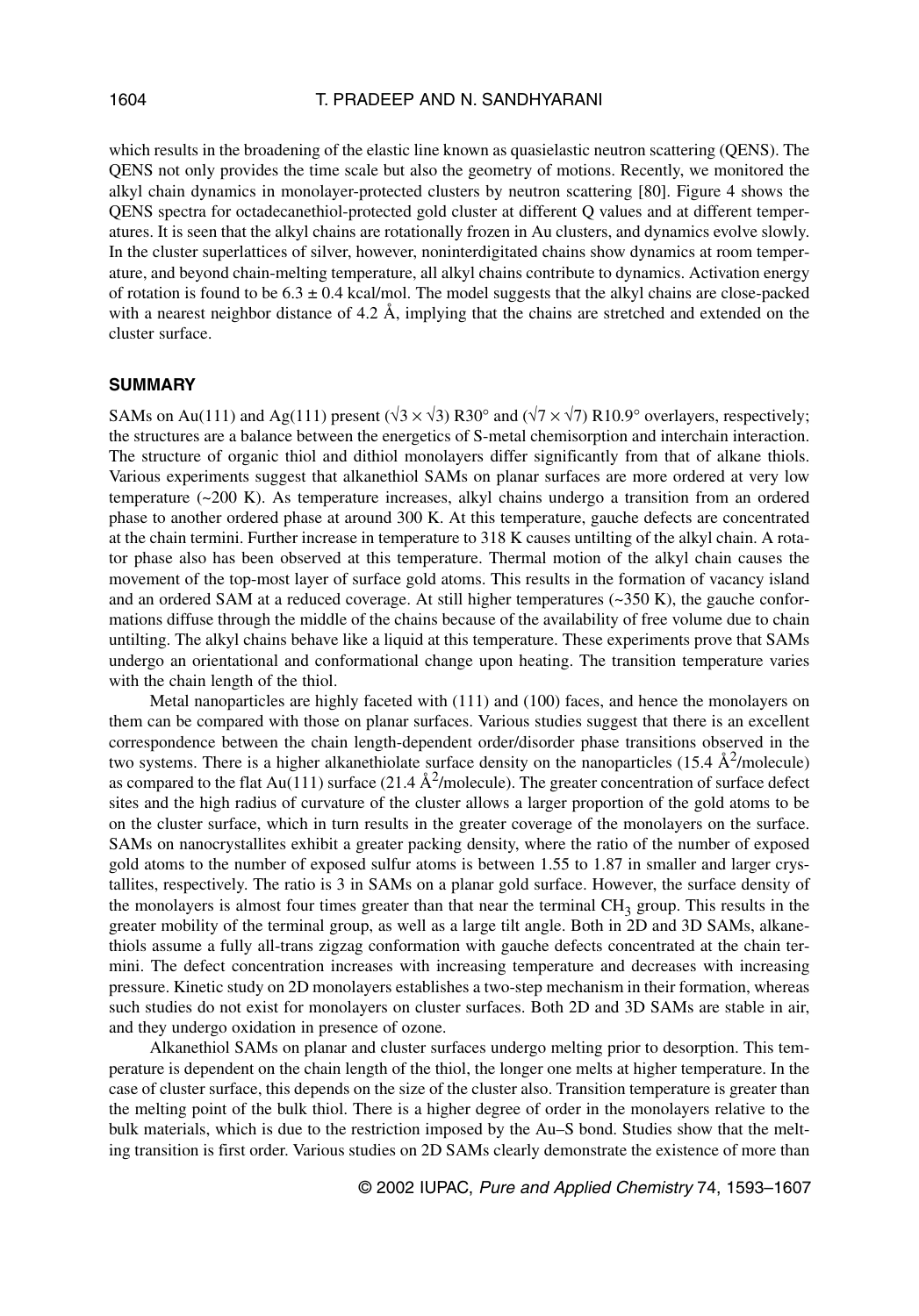one transition, whereas such information is not available for SAMs on the cluster surface. Only melting transition is observed in the latter. Energetics of transitions of 3D SAMs is well established, whereas not much is known about 2D SAMs.

## **ACKNOWLEDGMENTS**

The work described here was performed by several graduate students. We thank all our collaborators. Financial support from the Department of Science and Technology and the Council of Scientific and Industrial Research is acknowledged.

## **REFERENCES**

- 1. I. Langmuir. *J. Am. Chem. Soc*. **39***,* 1848 *(*1917).
- 2. K. B. Blodgett. *J. Am. Chem. Soc*. **57**, 1007 (1935).
- 3. W. C. Bigelow, D. L. Picket, W. P. Zisman. *J. Coll. Inter. Sci.* **1**, 513 (1946).
- 4. R. G. Nuzzo and D. L. Allara. *J. Am. Chem. Soc.* **105**, 4481 (1983).
- 5. J. Sagiva and K. Taya. *J. Am. Chem. Soc.* **102**, 92 (1980).
- 6. H. Ogawa, T. Chihera, K. Taya. *J. Am. Chem. Soc.* **107**, 1365 (1985).
- 7. A. Ulman. *An Introduction to Ultrathin Organic Films*: *From Langmuir Blodgett to Self-Assembly,* Academic, New York (1991).
- 8. L. J. Kepley, R. M. Crooks, A. J. Ricco. *Anal. Chem.* **64**, 3191 (1992).
- 9. Y. Yamamoto, H. Nishihara, K. Aramaki. *J. Electrochem. Soc.* **140**, 436 *(*1993).
- 10. L. Häussling, B. Michel, H. Ringsdorf, H. Rohrer. *Angew. Chem. Int. Ed. Eng.* **30**, 569 (1991).
- 11. L. M. Frostman, M. M. Bader, M. D. Ward. *Langmuir* **10**, 576 (1994).
- 12. D. L. Allara. *Biosens. Bioelectron.* **10**, 771 *(*1995).
- 13. M. Brust, M. Walker, D. Bethell, D. J. Schiffrin, R. Whyman. *J. Chem. Soc. Chem. Commun.* 801 (1994).
- 14. A. Ulman. *Chem. Rev.* **96**, 1533 (1996).
- 15. G. E. Poirier. *Chem. Rev*. **97**, 1117 (1997).
- 16. F. Schreiber. *Prog. Surf. Sci*. **65**, 151 (2000).
- 17. M. J. Hostetler and R. W. Murray. *Curr. Opin. Colloid Interface Sci.* **2**, 42 (1997).
- 18. A. C. Templeton, W. P. Wuelfing, R. W. Murray. *Acc. Chem. Res.* **33**, 27 (2000).
- 19. S. Eu and W. K. Paik. *Mol. Cryst. Liq. Cryst.* **337**, 49 *(*1999).
- 20. W. K. Paik, S. Eu, K. Lee, S. Chon, M. Kim. *Langmuir* **16**, 10198 (2000).
- 21. B. George, T. Utschig, N. Sandhyarani, T. Pradeep. To be submitted.
- 22. M. Zarinkov, S. Frey, H. Rong, Y.-J. Yang, K. Heister, M. Buck, M. Grunze. *Phys. Chem. Chem. Phys.* **2**, 3359 (2000).
- 23. P. Fenter, A. Eberhardt, K. S. Liang, P. Eisenberger. *J. Chem. Phys*. **106**, 1600 (1997).
- 24. G. E. Poirier and M. J. Tarlov. *Langmuir* **10**, 2853 (1994).
- 25. C. Schonenberger, J. A. M. Sondaghuethorst, J. Jorritsma, L. G. J. Fokkink. *Langmuir* **10***,* 611 (1994*)*.
- 26. J. P. Bucher, L. Santesson, K. Kern. *Langmuir* **10**, 979 (1994).
- 27. A. Nemetz, T. Fischer, A. Ulman, W. Knoll. *J. Chem. Phys.* **98**, 5912 (1993).
- 28. M. Zharnikov and M. Grunze. *J. Phys. Condens. Matter*. **13**, 11333 (2001).
- 29. K. V. G. K. Murty, M. Venkataramanan, T. Pradeep. *Langmuir* **14**, 5446 (1998).
- 30. S. W. Joo, S. W. Han, K. Kim. *J. Phys. Chem. B* **103**, 10831 (1999).
- 31. M. Venkataramanan, K. V. G. K. Murty, T. Pradeep, W. Deepali, K. Vijayamohanan. *Langmuir* **16**, 7673 (2000).
- 32. N. Sandhyarani and T. Pradeep. *J. Coll. Interface Sci*. **218**, 176 (1999).
- 33. S. W. Han, and K. Kim. *J. Coll. Interface Sci*. **240**, 492 (2001).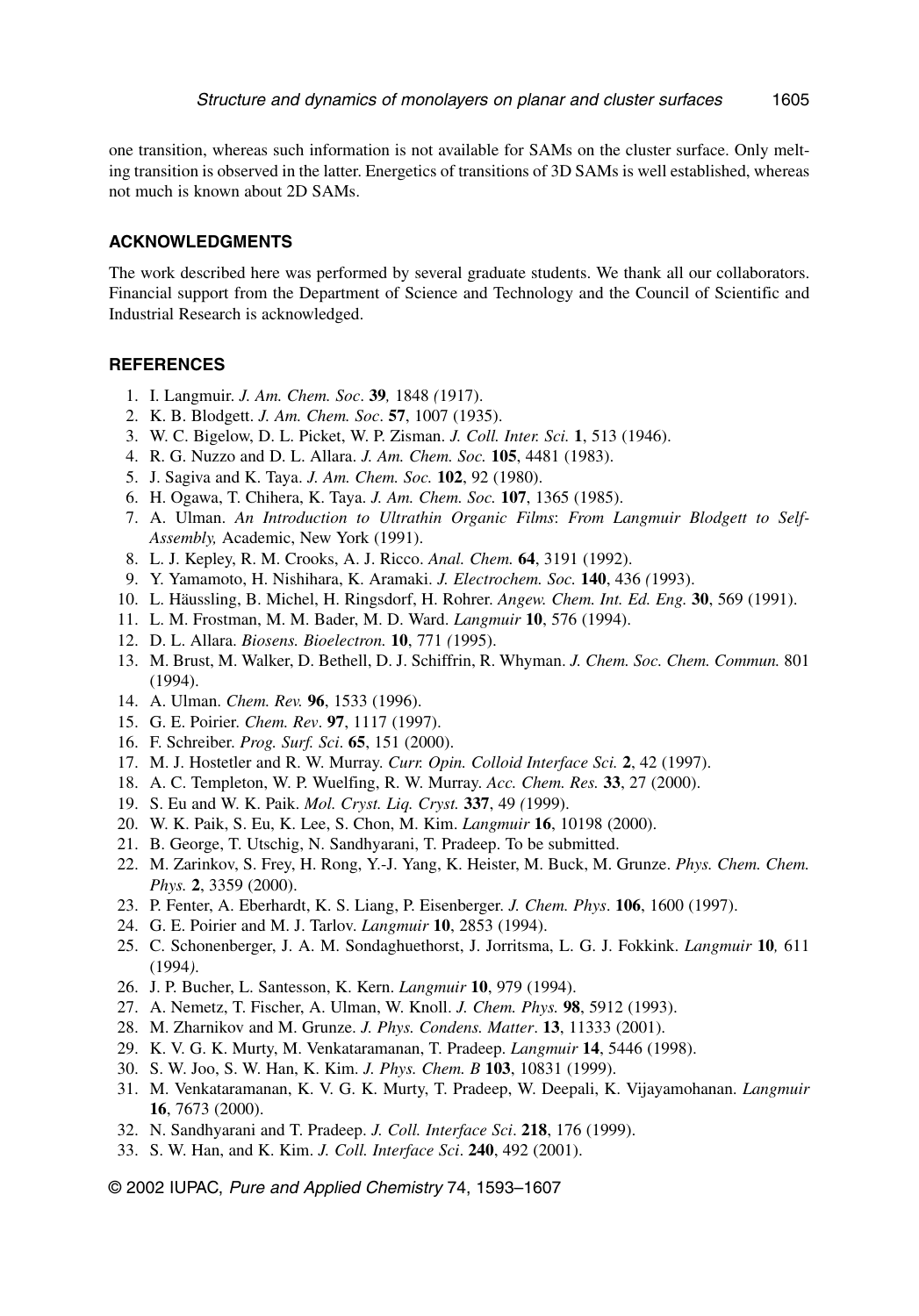- 34. T. Nakamura, R. Kimura, F. Matsui, H. Kondoh, T. Ohta, H. Sakai, M. Abe, M. Matsumoto. *Langmuir* **16**, 4213 (2000).
- 35. K. Bandyopadhyay, K. Vijayamohanan, M. Venkataramanan, T. Pradeep. *Langmuir* **15**, 5314 (1999).
- 36. M. Venkataramanan, G. Skanth, K. Bandhyopadhyay, K. Vijayamohanan, T. Pradeep. *J. Coll. Interface. Sci*. **212**, 553 (1999).
- 37. N. Sandhyarani, S. Berchmans, V. Yegnaraman, T. Pradeep. *J. Coll. Interface Sci.* **209**, 154 (1999).
- 38. T. Pradeep, C. Evans, J. Shen, R. G. Cooks. *J. Phys. Chem. B* **103**, 5304 (1999).
- 39. T. Pradeep, J. Shen, C. Evans, R. G. Cooks. *Anal. Chem.* **71**, 3311 (1999).
- 40. M. A. Bryant and J. E. Pemberton. *J. Am. Chem. Soc.* **113**, 8284 (1991).
- 41. M. A. Bryant and J. E. Pemberton. *J. Am. Chem. Soc*. **113**, 3629 (1991).
- 42. N. Sandhyarani and T. Pradeep. *Vacuum* **49**, 279 (1998).
- 43. V. Bindu and T. Pradeep. *Vacuum* **49**, 63 (1998).
- 44. C. E. D. Chidsey, G.-Y. Liu, P. Rowntree, G. Scoles. *J. Chem. Phys.* **94**, 8493 (1991).
- 45. N. Camillone III, C. E. D. Chidsey, G.-Y. Liu, T. M. Putvinski, G. Scoles. *J. Chem. Phys.* **94**, 8493 (1991).
- 46. R. G. Nuzzo, E. M. Korenic, L. H. Dubois. *J. Chem. Phys.* **93**, 767 (1990).
- 47. J. Hautman and M. Klein. *J. Chem. Phys.* **93**, 7483 (1990).
- 48. W. Mar and M. L. Klein. *Langmuir* **10**, 188 (1994).
- 49. J. Hautman and M. Klein. *J. Chem. Phys.* **91**, 4994 (1989).
- 50. C. Taut, A. J. Pertsin, M. Grunze. *Langmuir* **12**, 3481 (1996).
- 51. R. Bhatia and B. J. Garrison. *Langmuir* **13**, 765 (1997).
- 52. A. F. Sadreev and Y. V. Sukhinin. *J. Chem. Phys.* **107**, 2643 (1997).
- 53. L. H. Dubois, B. R. Zegarik, R. G. Nuzzo. *J. Electro. Spect. Relat. Phen.* **54/55**, 1143 (1990).
- 54. F. Bensebaa, T. H. Ellis, A. Badia, R. B. Lenox. *J. Vac. Sci. Tech. A* **13**, 1331 (1995).
- 55. F. Bensebaa, T. H. Ellis, A. Badia, R. B. Lenox. *Langmuir* **14**, 2361 (1998).
- 56. F. Bensebaa, T. H. Ellis, E. Kruus, R. Voicu, Y. Zhou. *Langmuir* **14**, 6579 (1998).
- 57. N. Sandhyarani, M. P. Antony, G. Panneer Selvam, T. Pradeep. *J. Chem. Phys.* **113**, 9794 (2000).
- 58. R. Voicu, A. Badia, F. Mrin, R. B. Lennox, T. H. Ellis. *Chem. Mater*. **13**, 2266 (2001).
- 59. P. Fenter, P. O. Eisenberger, K. S. Liang. *Phys. Rev. Lett.* **70**, 2447 (1993).
- 60. A. Badia, R. Back, R. B. Lenox. *Angew. Chem., Int. Ed. Engl.* **33**, 2332 (1994).
- 61. J.-P. Bucher, L. Santesson, K. Kern. *Langmuir* **10**, 979 (1994).
- 62. M. Venkataramanan and T. Pradeep. *Anal. Chem.* **72**, 5852 (2000).
- 63. G. E. Poirier, W. P. Fitts, J. M. White. *Langmuir* **17**, 1176 (2001).
- 64. G. Schmid. *Chem. Rev.* **92**, 1709 (1992).
- 65. K. Vijaya Sarathy, G. U. Kulkarni, C. N. R. Rao. *J. Chem. Soc. Chem. Comm.* 537 (1997).
- 66. W. D. Luedtke and U. Landman. *J. Phys. Chem.* **100**, 13323 (1996).
- 67. R. H. Terril, T. A. Postlethwaite, C.-H. Chen, C.-D. Poon, A. Terzis, A. Chen, J. E. Hutchison, M. R. Clark, G. Wignall, J. D. Londono, R. Superfine, M. Falvo, C. S. Johnson, E. T. Samulski, Jr., R. W. Murray. *J. Am. Chem. Soc.* **117**, 12537 (1995).
- 68. M. J. Hostetler, J. J. Stokes, R. W. Murray. *Langmuir* **12**, 3604 (1996).
- 69. A. Badia, L. Denners, L. Dickinson, F. G. Morin, R. B. Lennox, L*.* Reven. *J. Am. Chem. Soc.* **119**, 11104 (1997).
- 70. N. Sandhyarani, M. R. Resmi, R. Unnikrishnan, K. Vidyasagar, Shuguang Ma, M. P. Antony, G. P. Selvam, V. Visalakshi, N. Chandrakumar, K. Pandian, Y.-T. Tao, T. Pradeep. *Chem. Mater.* **12**, 104 (2000).
- 71. N. Sandhyarani and T. Pradeep. *Chem. Phys. Lett.* **338**, 33 (2001).
- 72. M. H. Schoenfisch and J. E. Pemberton. *J. Am. Chem. Soc*. **120**, 4502 (1998).
- 73. N. Sandhyarani, T. Pradeep, J. Fransisco. *Chem. Phys. Lett.* **342**, 272 (2001).